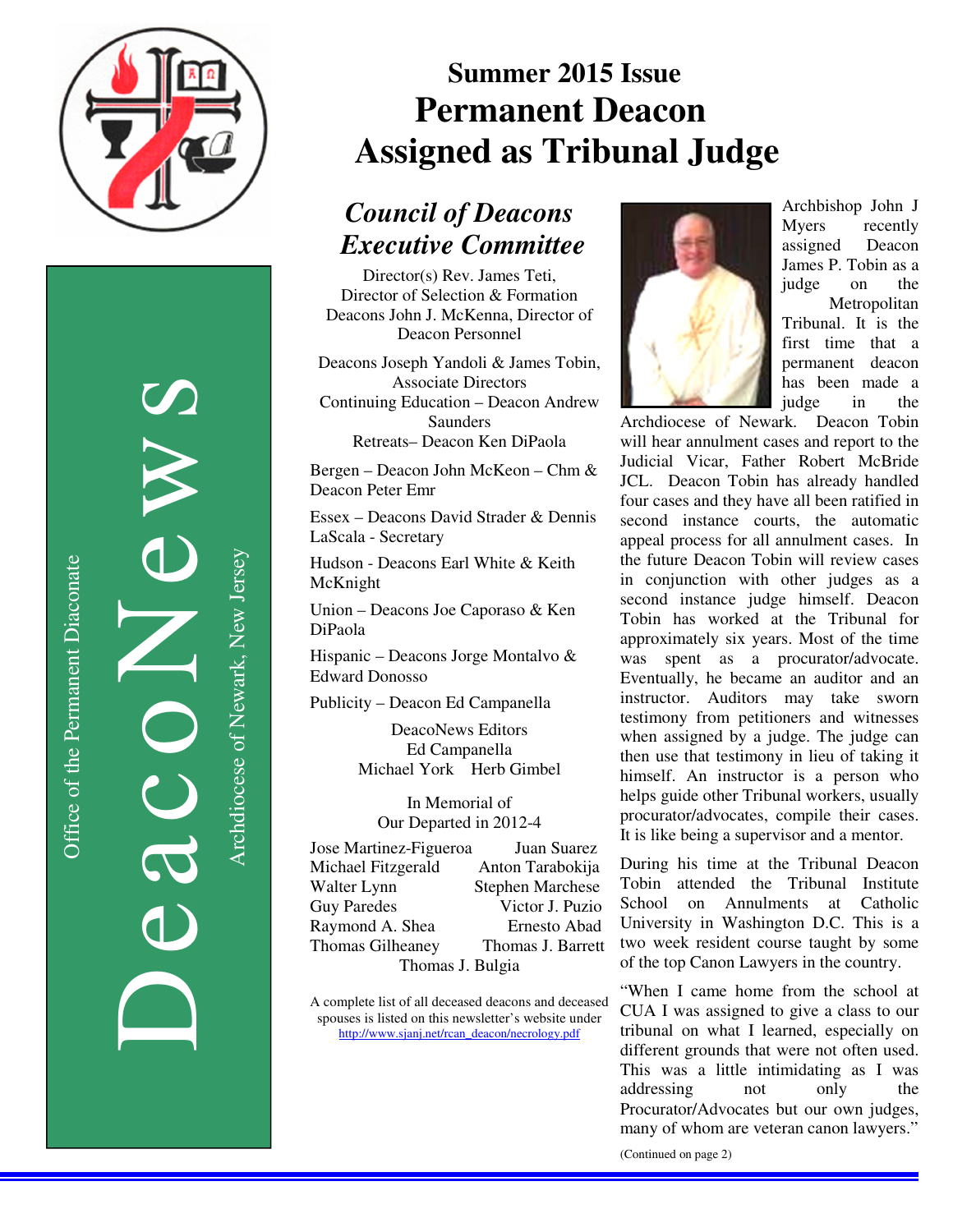#### **DeacoNews Summer 2015 Issue http://sjanj.net/rcan\_deacon Archdiocese of Newark**



#### *Director's Column*  **Deacon John McKenna**

With the summer winding down and the parishes coming back to life, I hope you all had an opportunity to get away and relax. We have a busy year coming up with the Ordinations of the Deacon Candidates this spring. We are planning to roll out another Mentoring Program for the Newly Ordained, so I ask you to please consider volunteering for this important task when the time comes. An orientation for first time mentors will be provided by the Office of Deacon Personnel in conjunction with the Deacon Council.

I want to thank Deacon Ken DiPaola for setting up a second retreat for deacons this spring 2016. The retreat will take place at **Linwood Spiritual Center, Rhinebeck, NY by Father Mariusz Koch**. Please keep in mind the retreat scheduled this fall at **St. Alfonso Retreat House** on **October 23-25, 2015. Father Ashley Harrington will be the moderator**.

We have some very timely topics for continuing education this fall. We will have two sessions on "hot-button" issues. The first will be **October 15, 2015**, **End of Life Issues** and the second will be **November 12, 2015**, **The Common Good & Family as the Basic Building Block of a Healthy** 

**Society**. Thanks to Andy Saunders for all of the hard work and dedication he brings to providing us with a top quality program! For those of you who do not know, Andy is our new Regional III representative to the National Association of Deacon Directors.

Our summer edition of Deacon News features Deacon Jim Tobin, newly appointed Judge in the Tribunal. More Deacons are volunteering their time and talent to the departments that make up the Chancery. Most recently, Deacon Jim Detura was appointed by Archbishop Myers as Director of Family Life Ministries. He and his wife, Patricia, will represent the Archdiocese at the World Meeting of Families later this month in Philadelphia.

Please pray for Jim Detura, Jim Tobin and Andy Saunders as they embark on their new ministries and responsibilities. Also, please keep the men in formation and their families in your prayers along with our brother deacons who died this summer, Tom Barrett and Tom Bulgia.

### *Permanent Deacon assigned as Tribunal Judge*

(Continued from page 1)

Eventually Deacon Tobin's presentation morphed into part of the basic training given to all new procurator/advocates.

Deacon Tobin said, "I spent twenty-six years in Law Enforcement and retired as a Captain of Investigators of the Bergen County Prosecutor's Office. Nine of those years were spent in the Homicide Squad. I believe my investigative and legal background has made me well suited for the Tribunal which after all is the court of the church. That is not to say that you need such a background but in my case it has helped me."

When asked how he felt about being the first Deacon Judge, Deacon Tobin replied," I like the work very much and I approach it very seriously. I am glad that I have broken the ice for the diaconate community. I hope it will encourage other deacons to consider working here. The only requirement is that the deacon commit to working one day per week at the tribunal. This usually limits it to deacons who are retired from their secular jobs, but it is worth considering. The deacon needs knowledge that he will get in training. He needs good reasoning powers and a good dose of compassion for the people involved. The tribunal needs procurator/advocates. I hope some deacons will step up. It's a great way to serve God's people."

Deacon Tobin was ordained in 2002 by Archbishop John J Myers. Deacon Tobin is a Vietnam veteran. He and his wife, Elizabeth run the Baptism Ministry at St. Mary's Closter. He has three grown children, Thomas, Joseph and Kathryn. Deacon Tobin has three grandsons, Michael, James and Dennis. He smiles when he talks about them and is very happy to tell you that he baptized all three of them.

## *Class of 2016 Candidacy*

The men in formation will be enrolled as Candidates for the Permanent Diaconate on Monday, October 12, 2015 at Holy Spirit Church, Union at 7:30 p.m. Please keep them and their families in your prayers as they enter their last year leading to Ordination.

## *Diaconate 50th Anniversary*

The Congress heralding the  $50<sup>th</sup>$ anniversary of the Permanent Diaconate in the United States will take place July 22-26, 2018 in New Orleans. The theme for the congress is: "Christ the Servant: Yesterday, Today, Forever." More

2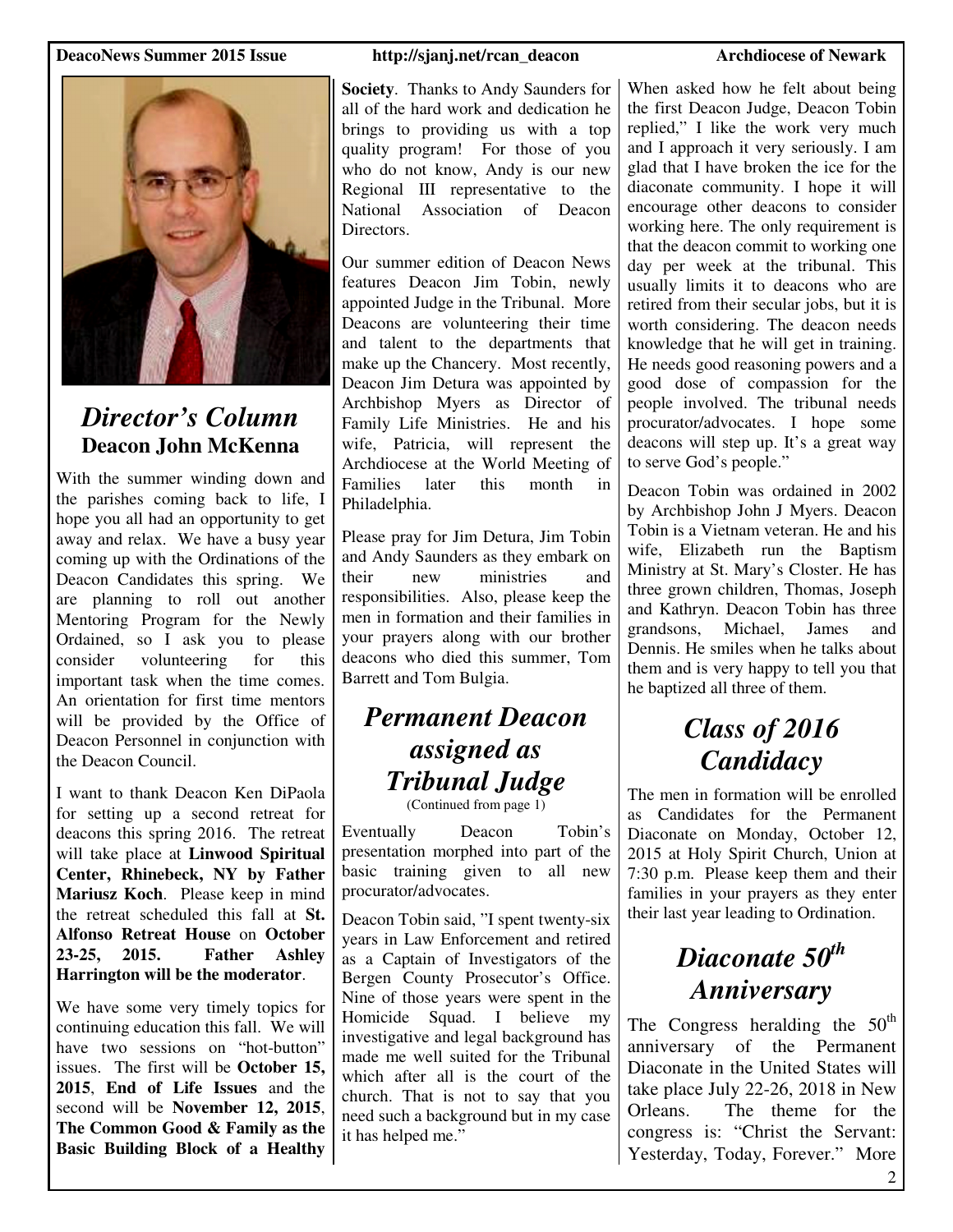information will follow as it becomes available.

### *Deacons and Wives Continuing Education*

7:30 to 9pm at Archdiocesan Center

Thursday, October 15, 2015 End of Life Issues Euthanasia, Death Penalty Heaven & Happiness, Authentic Freedom Thursday, November 12, 2015 Gay Marriage The Common Good & Family as the Basic Building Block of a Health Society Please RSVP: hongfran@rcan.org or call 973-497-4135.

#### *October Deacons Weekend Retreat*

October 23 through October 25, 2015 Deacons Retreat to be held at San Alfonso Retreat House in Long Branch, NJ. Rev. Ashley Harrington O. Carm will facilitate the retreat. Cost is \$100 (\$75 if early). Make checks to Archdiocese of Newark and mailed to Deacon John McKenna by October 15 or call Deacon Ken DiPaola 908-665-1345 to register.

> *Class of 2005 10thAnniversary Celebration*



By Deacon Michael York– Contributing Editor

The Class of 2005 celebrated their 10th Anniversary of Ordination on June 11th. The milestone was recognized at a Mass of Thanksgiving on June 14th with the Most Rev. Bernard Hebda as the presiding celebrant at Holy Spirit Church in Union. Rev. Armand Mantia, Pastor of Holy Spirit concelebrated and was a most gracious host to the deacons and deacon wives in attendance.

Archbishop Hebda in his homily spoke of Pope Francis' direction to seek out and bring Jesus Christ to the poor in our midst – and how the deacon plays an integral role in this mission. As I listened to Archbishop Hebda, I couldn't but help remember the words of Archbishop John J. Myers at our Mass of Ordination, ten years ago : "Serve the people of God as you find them." These words have guided my diaconate journey, and I am sure for my classmate brother deacons as well.

The celebration continued after Mass with a delicious dinner. I can't describe the joy in seeing so many of my classmates and deacon wives again! We exchanged our journeys in diaconal ministry, wondering how ten years went by so fast!

#### Deacon Thomas J. Barrett<br>ABQ*OB*ABQ*OB*ABQ*OB* Mayor Brian P. Stack & Board of Commissioners and Saints Joseph & Michael Church **ASS** cordially invite you to the **Memorial Mass fo Deacon Thomas 7. Barrett** C Z Friday, August 14, 2015 7:00 PM Saints Joseph & Michael Church 1314 Central Avenue Union City, N7

(5)35753525753525252525 Ordained deacon and beloved leader at Sts. Joseph and Michael Parish in Union City, 50-year Veronica's Veil member Deacon Thomas J. Barrett, 93, of Union City, N.J., passed away on Saturday, June 27, 2015. He was born in Jersey City, N.J., and lived in the area his whole life. The Mass of

Christian Burial will be celebrated on Friday, July 3, at 10:30 a.m. at Sts. Joseph and Michael R.C. Church, Union City. The visitation will also be in Sts. Joseph and Michael Church on Thursday, July 2, 2015, from 1 to 9 p.m. Deacon Barrett was a retired plant manager for A.S.P. Alloy Stainless Products of Totowa, N.J. Tom's service to his church and community was legendary. He was an ordained deacon of the Archdiocese of Newark, serving Sts. Joseph and Michael parish for over 30 years. He was a member of the Veterans of Foreign Wars McNamara Post, Jersey City, N.J., and a life member of the Knights of Columbus Carroll Council No. 1378 and the St. Joseph Catholic Club. He was also past president of the St. Joseph Holy Name Society and chairman of the St. Joseph Social Concerns Committee, as well as serving as director of Sts. Joseph and Michael Food Pantry and Bargain Basement. For over 50 years, he was a member of the Veronica's Veil Guild of St. Joseph Parish, in which he portrayed "Christus" for 29 years. Tom is survived by his loving wife, Margaret "Peggy" (nee Henehan), and many cousins. In lieu of flowers, donations may be made to the parish of Sts. Joseph and Michael. The interment will be at Holy Name Cemetery, Jersey City. Published in Star-Ledger on July 1, 2015.

#### Deacon Thomas J. Bulgia

Deacon Thomas J. Bulgia East Orange police officer, Marine in Vietnam and ordained deacon in Newark Archdiocese Deacon Thomas J.



Bulgia, 70, of East Orange, N.J., passed away on Sunday, Aug. 9, 2015, at Mountainside

Hospital in Glen Ridge, N.J. Relatives and friends are invited to attend the Funeral Mass at St. Andrew Kim Church, 280 Parker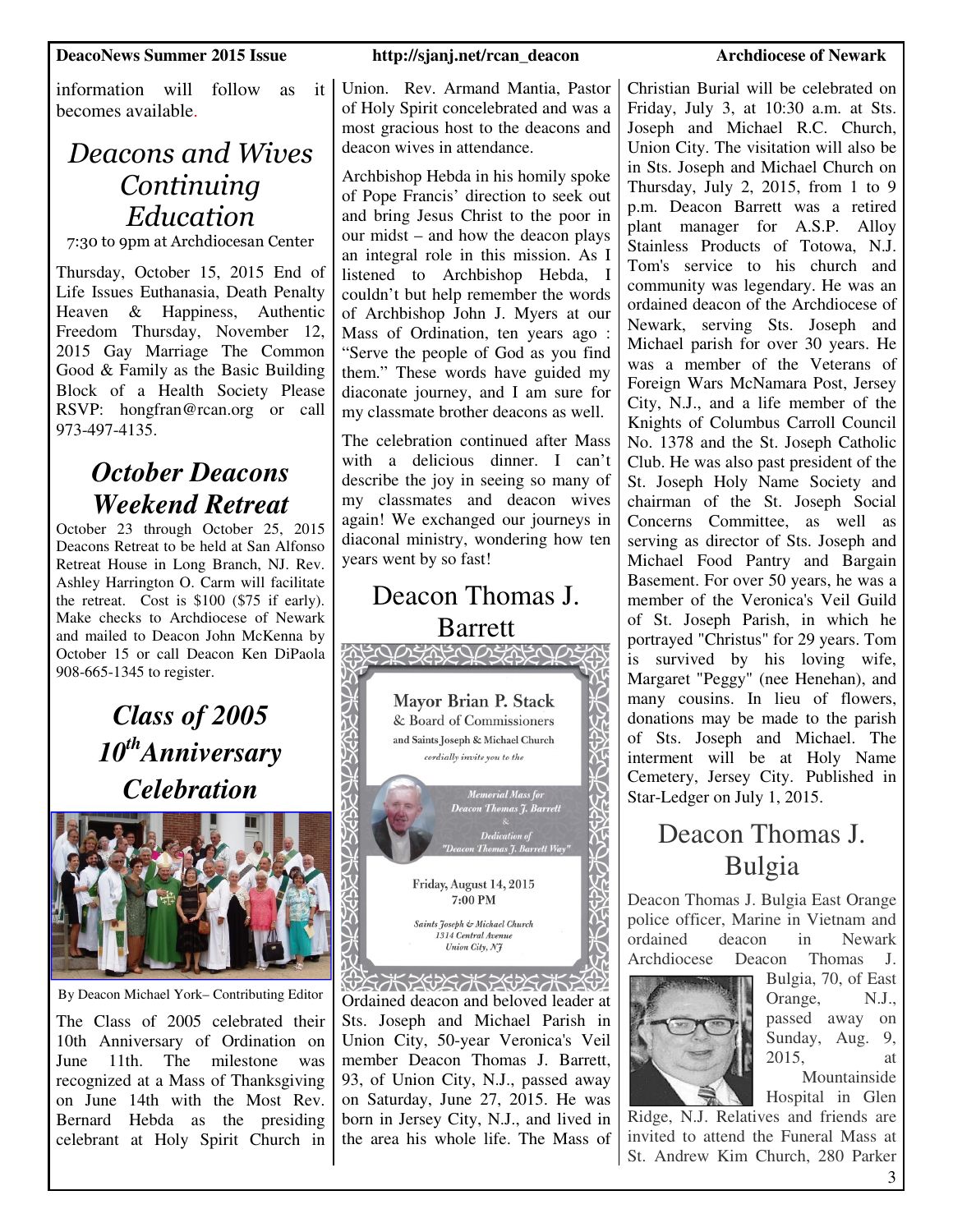#### **DeacoNews Summer 2015 Issue http://sjanj.net/rcan\_deacon Archdiocese of Newark**

Ave., Maplewood, N.J., on Friday at 10 a.m. Entombment is in Gate of Heaven Cemetery in East Hanover, N.J. Visitation will be on Thursday from 2 to 8 p.m. at St. Andrew Kim Church. Please express condolences at www.oboylefuneralhome.com. Born in Orange, N.J., Thomas had lived in East Orange for the past 48 years. He was a graduate of Our Lady of the Valley High School in Orange, N.J., and a Marine Corps veteran of the Vietnam War before becoming an East Orange police officer. Thomas was ordained a deacon by the Archdiocese of Newark on June 5, 1999, before serving at Holy Name Church in East Orange for five years and past 11 years at St. Andrew Kim Church in Maplewood. He was also the police chaplain for the Glen Ridge Police Department. Thomas was a member of the Friendly Sons of the Shillelagh, West Orange, N.J., chapter, the Army National Guard, Glen Ridge Volunteer Ambulance Squad, and the Marine Corps League. Thomas was the husband of Mary Ann (Fillion) Bulgia for 48 years; father of Michael and his wife, Sandy; Thomas and his wife, Luz; Kevin and his wife, Mary and Steven; grandfather of Carly, Michael, Illyanna, Violet, Thomas, Nathan and Kiera. For those who wish, in lieu of flowers, donations to St. Andrew Kim Church, 280 Parker Ave., Maplewood; the Glen Ridge Ambulance Squad, 3 Herman St., Glen Ridge, or the St. Lawrence Fund through the Archdiocese of Newark would be appreciated. Published in Star-Ledger on August 12, 2015

## *Did You Know?*

The "St Lawrence Deacon's Fund" is a donation supported fund instituted to assist Deacons who are seriously challenged financially.

### *Please Note*

If you are in need of a new ID card please call Deacon John McKenna 973-497-4125

#### *Deacons Wives & Widows Memorial*



On July 2, 2015 our Peggy O'Neill entered eternal rest. Please keep her husband Deacon Dan O'Neill and family in your prayers. Peggy was instrumental, with Mary Stark, coordinating events for deacons wives and widows.

On August 5, 2015 Edna (Angela) Stanecki, widow of Deacon Walter J. Stanecki (ordained 12/14/75, deceased 5/20/04), entered eternal rest. Edna was very supportive of the Diaconate's formation program in concert with Deacon Walter.

On August 24, 2015 Marguerite (Peggy) Ross, widow of Deacon George Ross (ordained 6/4/88, deceased 4/27/05), entered eternal rest. Peg was active participant in the wives retreats and very active in the Center for Hope Hospice in Scotch Plains NJ and in Bereavement Support at St John the Apostle in Clark/Linden.

On August 27, 2015 Susan Kleber, devoted wife of the late Deacon Martin J Kleber (deceased 6/25/1986), entered eternal life.

## *Region 3 Assembly of Deacons*

*December 5-6 2014*  By Deacon Herb Gimbel – Contributing Editor

Despite the cloudy and rainy day it was an easy ride to the Best Western Eden Hotel in Lancaster, PA where the Deacons Region III Assembly conference was held. The theme was "Holy Orders, Family and the New

Evangelization". The Keynote speaker was the Most Reverend Ronald W. Gainer, D.D. J.C.L

There were two other speakers who also kept the theme in perspective. They were, Carmina Chapp, Ph.D. and Deacon Bill Urbine, D.Min. LMFT. The Region III Assembly is a biannual meeting of deacons, candidates and wives from dioceses of New Jersey and Pennsylvania under the auspices of the National Association of Diaconate Directors. As in past years, Deacon Sill was present with a wide selection of vestments, liturgy aids, religious books and other items for sale.

The conference got underway at 3:00 pm on Friday with registration. The exhibit area was open with many religious items on display for purchase.

The reception started at 6:00 pm with hospitality and refreshments. It was good to get acquainted with one another and renew old friendships. There were about 75 attendees at the conference which included seven from the Archdiocese of Newark: Deacon Herb Gimbel, Deacon & Mrs. Willy Malarcher, Deacon & Mrs. Jim Mueller, Deacon & Mrs. Andrew **Saunders** 

The Welcome and Dinner, was at 7:00 pm, I had the honor of sitting with Bishop Gainer and with Rev. Paul CB Schenck, MA, EdD, who came through the Episcopal Ordinate and became a married Catholic Priest with eight children. He also like me was born to Jewish parents. All in all it was a great dinner and great conversation around the table.

After dinner, his Excellency Bishop Gainer gave the Key note address, He started out by saying that he wants to<br>continue classes for permanent continue classes for permanent deacons in his diocese of Harrisburg. Bishop Gainer spoke about the beginnings of the restoration of the Permanent Diaconate from Vatican II and how the debates finally led to an inclusion of Holy Orders, and an

4